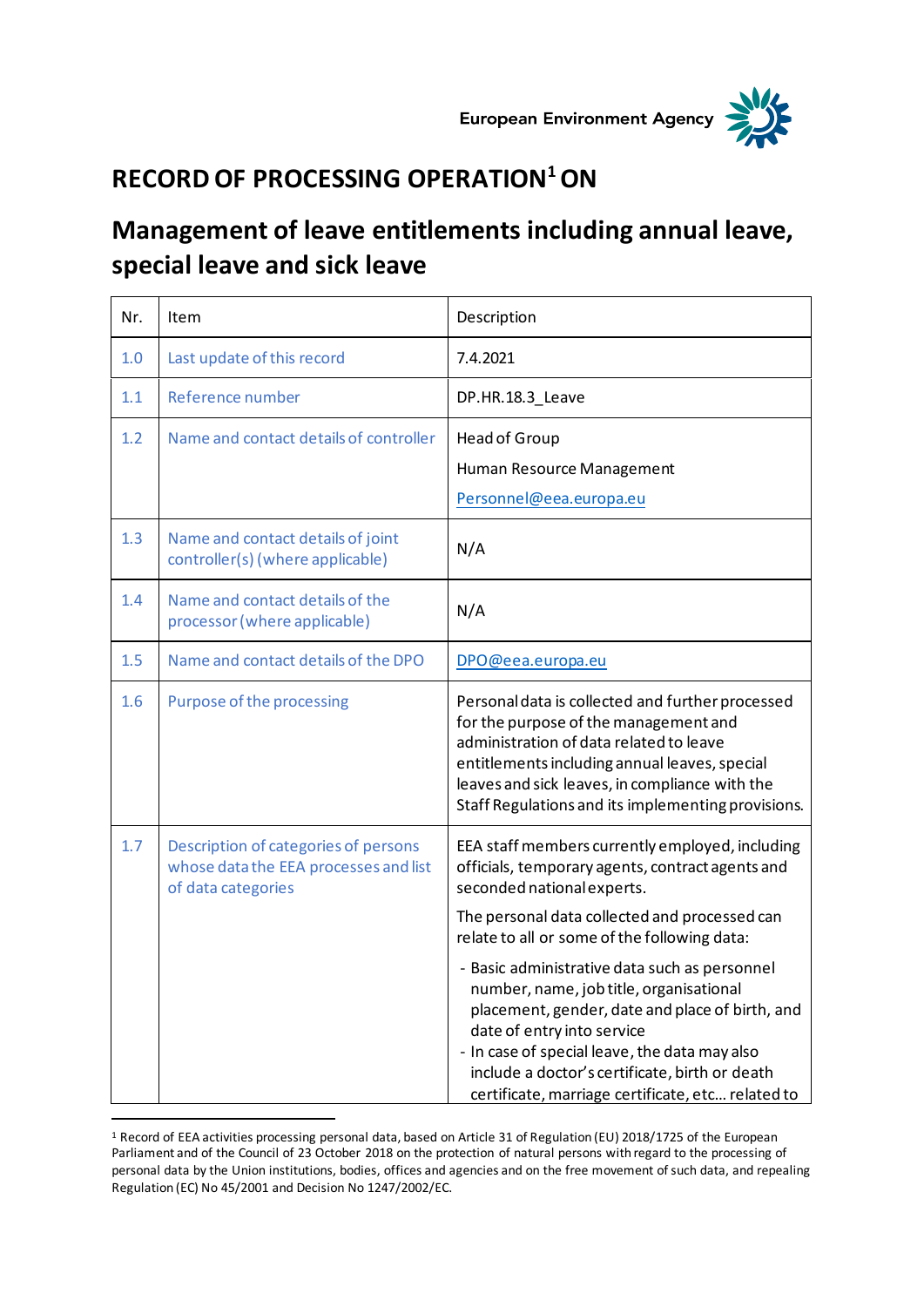|      |                                                                                                                                                      | the data subject concerned and/or his/her<br>relatives<br>- In case of sick leave, the data may include a<br>medical certificate or aptitude certificate                                                                                                                                                                                                                                                                                                                                  |
|------|------------------------------------------------------------------------------------------------------------------------------------------------------|-------------------------------------------------------------------------------------------------------------------------------------------------------------------------------------------------------------------------------------------------------------------------------------------------------------------------------------------------------------------------------------------------------------------------------------------------------------------------------------------|
| 1.8  | Time limit for keeping the data                                                                                                                      | Personal data related to annual leave and special<br>leave shall be kept for a maximum period of three<br>years as from the leave occurrence.                                                                                                                                                                                                                                                                                                                                             |
|      |                                                                                                                                                      | The health data related to absence due to<br>sickness are kept by HRM Group for a maximum<br>period of three years after the last medical<br>document related to a specific sick leave is<br>inserted in the file, in the light of Article 4 (1) (e)<br>of Regulation (EU) 2018/1725. Health data<br>related to absence due to sickness may be<br>retained until the end of a possible dispute or<br>appeal if one started or was lodged before the<br>end of the period above-mentioned. |
|      |                                                                                                                                                      | Aptitude certificates stating the aptness or not<br>are kept in the personal file of the staff member<br>concerned. The latter is kept for ten years after<br>the end of the employment or the last pension<br>payment.                                                                                                                                                                                                                                                                   |
|      |                                                                                                                                                      | Anonymous data related to leave and absence is<br>kept for statistical purposes (leaves, special<br>leaves and absences).                                                                                                                                                                                                                                                                                                                                                                 |
| 1.9  | Recipients of the data                                                                                                                               | The leave data are disclosed to:                                                                                                                                                                                                                                                                                                                                                                                                                                                          |
|      |                                                                                                                                                      | the hierarchy of the staff member concerned<br>(for consultation and approval)<br>the HRM group (for definition of leave<br>entitlements, verification of special leave<br>requests, and reporting)<br>the accountant and or deputy accountant<br>$\overline{\phantom{a}}$<br>managing the payment of related allowances<br>(e.g. annual travel)                                                                                                                                          |
|      |                                                                                                                                                      | In case of leave, data subjects may also disclose<br>the information to external contacts by setting<br>their out-of-office auto reply in their email<br>account.                                                                                                                                                                                                                                                                                                                         |
|      |                                                                                                                                                      | Leave entries are displayed on the intranet as a<br>general leave encoding with information about<br>approved or expected duration.                                                                                                                                                                                                                                                                                                                                                       |
| 1.10 | Are there any transfers of personal<br>data to third countries or international<br>organisations? If so, to which ones and<br>with which safeguards? | There are no transfer of personal data to third<br>countries or international organisations.                                                                                                                                                                                                                                                                                                                                                                                              |